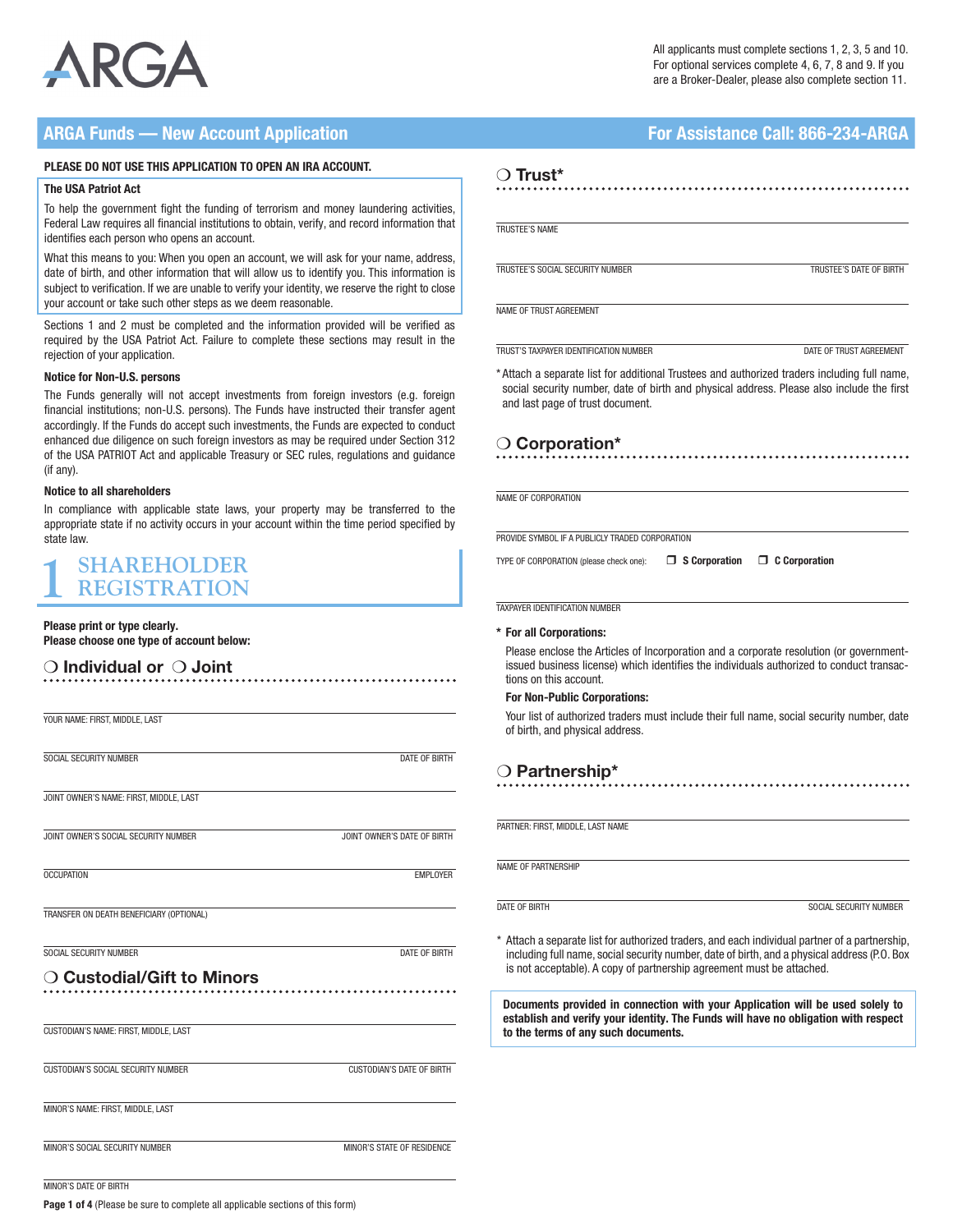## ARGA Funds — New Account Application

## **2 SHAREHOLDER ADDRESS**

## □ U.S. Citizen

- $\Box$  Resident Alien (must have U.S. tax identification number and domestic address).
- □ Non-Resident Alien Country of Citizenship (Non-Resident Aliens must provide a copy of an unexpired government issued photo ID with their application.)

### Mailing Address:

#### STREET OR PO. BOX

IF MAILING ADDRESS IS A POST OFFICE BOX (OTHER THAN AN ARMY POST OFFICE BOX OR A FLEET POST OFFICE BOX), THEN A PHYSICAL ADDRESS IS ALSO REQUIRED BY THE USA PATRIOT ACT.

CITY STATE ZIP  $($  ) ( ) **DAYTIME TELEPHONE** EVENING TELEPHONE

E-MAIL ADDRESS

### Physical Mailing Address (if different from above):

MUST PROVIDE PHYSICAL ADDRESS FOR INDIVIDUAL TRUSTEE AND AUTHORIZED TRADER; PROVIDE FOR JOINT REGISTRANT OR MINOR ONLY IF DIFFERENT THAN ABOVE.

STREET ADDRESS

CITY STATE **ZIP** 

### Duplicate Confirmations/Statements Sent To (Optional):

NAME

STREET OR P.O. BOX

CITY, STATE, ZIP

### Receiving Investor Documents

The ARGA Funds are taking advantage of the "Householding" Rule, which permits the delivery of one copy of an annual/semi-annual report, prospectus and/or proxy statement on behalf of two or more shareholders at a shared address. Unless you indicate otherwise by checking the box below, your signature on this application indicates your consent to Householding and the Funds will deliver one copy of the above referenced documents to your address for as long as you remain invested in the ARGA Funds. You may revoke your consent at any time by calling the Funds. Upon receiving such notification, the Funds will begin mailing individual copies of the above referenced documents to your attention within 30 days.

 $\Box$  I do not wish to participate in Householding.

# **3FUND SELECTION/ INVESTMENT OPTIONS**

• Enclose your check. To purchase Investor Shares of a Fund for the first time, you must invest at least \$5,000. Your subsequent investments must be made in amounts of at least \$100.

To purchase Institutional Shares of a Fund for the first time, you must invest at least \$250,000. There is no minimum for subsequent investments.

## • Make your check payable to: ARGA Funds

• The Funds do not accept cash, travelers checks, cashier's checks, bank drafts, money orders, starter, counter, or third party checks.

#### ARGA Emerging Markets Value Fund

| Investor Shares (fund code: 249-903)      | S |  |
|-------------------------------------------|---|--|
| Institutional Shares (fund code: 249-901) | S |  |
| <b>ARGA International Value Fund</b>      |   |  |
| Investor Shares (fund code: 249-904)      | S |  |
| Institutional Shares (fund code: 249-902) | S |  |
| TOTAL                                     | S |  |
|                                           |   |  |

Please call 866-234-ARGA prior to sending a wire.

Wiring Instructions: For Credit To:

UMB Bank NA **Atlantic Shareholder Services, LLC**<br>Kansas City, MO **FBO The Advisors' Inner Circle Fun** FBO The Advisors' Inner Circle Fund ABA # 101000695 Account # 9872572734 Fund Name Ref: (Fund Account Number)

## **4 DIVIDEND & CAPITAL GAINS INSTRUCTIONS**

All distributions will be reinvested automatically unless one of the following is checked:

## Dividends:

- $\Box$  Send all dividends by direct deposit to the bank account indicated on the enclosed voided check.
- $\Box$  Send all dividends by check to the address in section 2.
- Reinvest all dividends.

## Capital Gains:

- $\Box$  Send all capital gains by direct deposit to the bank account indicated on the enclosed voided check.
- $\Box$  Send all capital gains by check to the address in section 2.
- $\Box$  Reinvest all capital gains.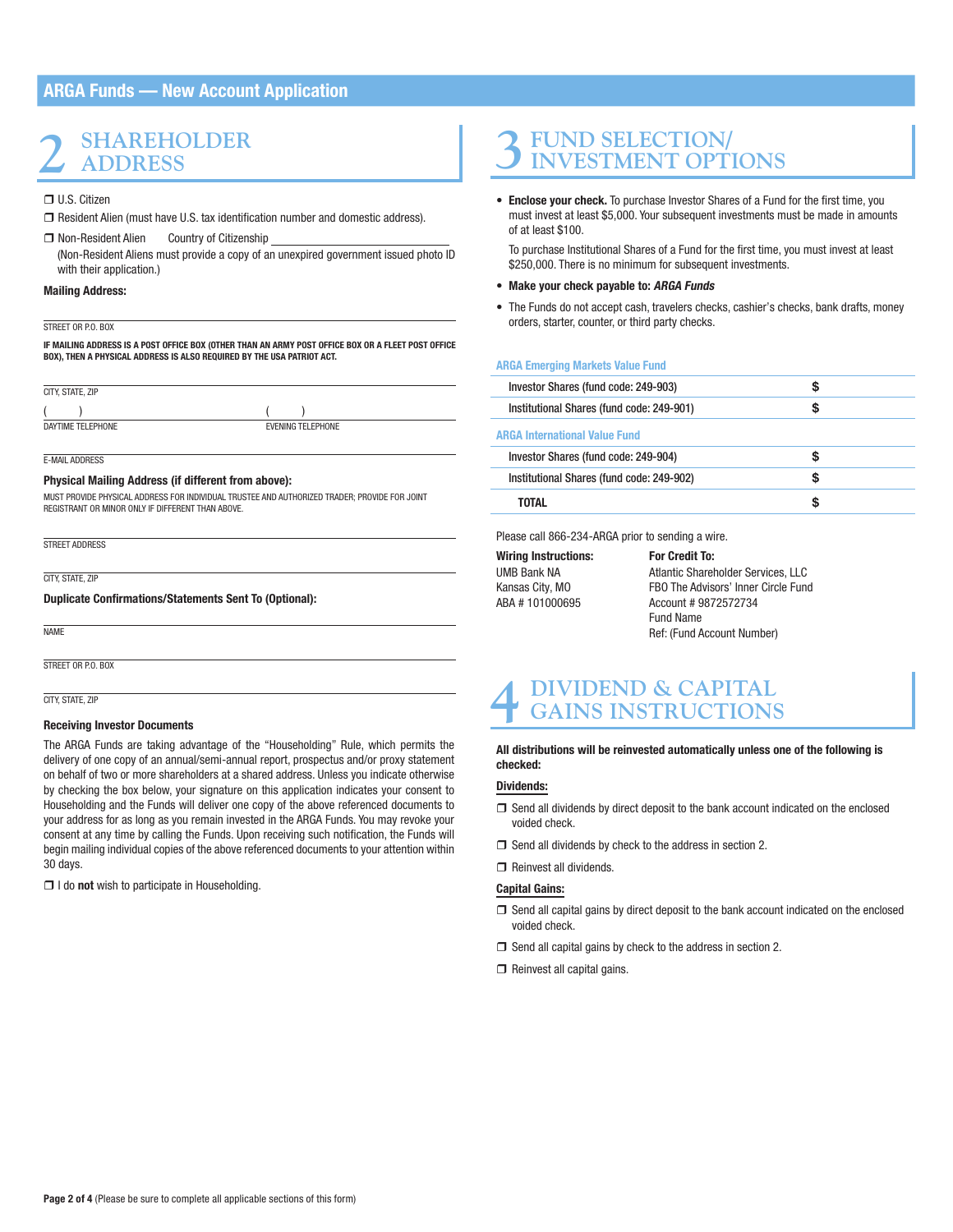## ARGA Funds — New Account Application

## **5 COST BASIS CALCULATION METHOD**

Please elect the cost basis method to be used in calculating the gain or loss associated with redemption requests. The elected method will be used for all accounts established by this application and any future accounts established. Please choose from the following: (Choose only one)

❍ Average Cost ❍ First-In First-Out ❍ Specific Lot

Note: When selecting Specific Lot, please choose a secondary method to be used as an alternate in the event specific lot information is not provided.

- ❍ First-In First-Out ❍ Last-In First-Out ❍ High Cost
- 

❍ Low Cost ❍ Loss/Gain Utilization

If no election is made First-In First-Out will be used.

# **6 TELEPHONE AUTHORIZATION**

I (we) hereby authorize and direct the agent to accept and act upon telephone instructions for redemptions involving the account with corresponding registration unless the following is checked:

- ◯ I (we) do not authorize telephone redemptions.
- $\bigcirc$  I (we) do not authorize telephone exchanges.

# **7SYSTEMATIC INVESTMENT PLAN (SIP)**

I (we) hereby authorize and direct the agent to draw on my (our) bank account on a periodic basis, as indicated in section 9, for investment in my (our) account. Attached is a voided check of the bank account I (we) wish to use. (Initial investments may not be made through the Systematic Investment Plan.) Please note this service will be effective 15 days after the ARGA Funds receive this application. If no date is chosen below, your bank account will be debited on the 15th of the month.

## Preferred Investment Schedule:

| $\bigcirc$ Monthly<br>$\bigcirc$ Semi-Annually<br>$\bigcirc$ Annually<br>$\supset$ Quarterly |
|----------------------------------------------------------------------------------------------|
|----------------------------------------------------------------------------------------------|

|                                        | $\bigcirc$ 1st or $\bigcirc$ 15th |
|----------------------------------------|-----------------------------------|
| BEGIN INVESTMENT ON (ENTER MONTH/YEAR) | DAY OF MONTH                      |

Debit My (Our) Bank Account and Invest as Follows (\$100 Minimum):

#### ARGA Emerging Markets Value Fund

| Investor Shares (fund code: 249-903)      | S |
|-------------------------------------------|---|
| Institutional Shares (fund code: 249-901) | S |
| <b>ARGA International Value Fund</b>      |   |
| Investor Shares (fund code: 249-904)      |   |
| Institutional Shares (fund code: 249-902) | S |
| TOTAL                                     |   |

# **8SYSTEMATIC WITHDRAWAL PLAN (SWP)**

## A minimum account balance of \$5,000 is required.

Please choose the date you would like to begin withdrawals, the frequency and whether you prefer the 1st or 15th day of the month. If no date is chosen, you will be credited on the 15th of the month.

## Preferred Withdrawal Schedule:

| $\bigcirc$ Monthly | $\bigcirc$ Quarterly                   | $\bigcirc$ Semi-Annually | ○ Annually |                             |  |
|--------------------|----------------------------------------|--------------------------|------------|-----------------------------|--|
|                    |                                        |                          |            | $\circ$ 1st or $\circ$ 15th |  |
|                    | BEGIN WITHDRAWAL ON (ENTER MONTH/YEAR) |                          |            | DAY OF MONTH                |  |

## Monthly Payment Method:

❍ By Check ❍ Direct Deposit to your Bank (ACH) (Complete Section 9)

I (We) Elect to Receive a Monthly Payment of (\$100 Minimum):

## ARGA Emerging Markets Value Fund

| Investor Shares (fund code: 249-903)      | \$ |
|-------------------------------------------|----|
| Institutional Shares (fund code: 249-901) | S  |
| <b>ARGA International Value Fund</b>      |    |
| Investor Shares (fund code: 249-904)      | S  |
| Institutional Shares (fund code: 249-902) | S  |
| <b>TOTAL</b>                              | S  |
| <b>BANK</b><br><b>INFORMATION</b>         |    |

#### For SIP/SWP and Wire Redemptions:

Your bank account information must be on file in order to exercise telephone investment privileges. The account holder's name(s) corresponding to the account number below must match exactly at least one name in Section 1.

## A blank voided check must be enclosed.

NAME OF BANK

REGISTRATION ON ACCOUNT

ABA ROUTING NUMBER

ACCOUNT NUMBER ACCOUNT TYPE

❍ Checking ❍ Savings